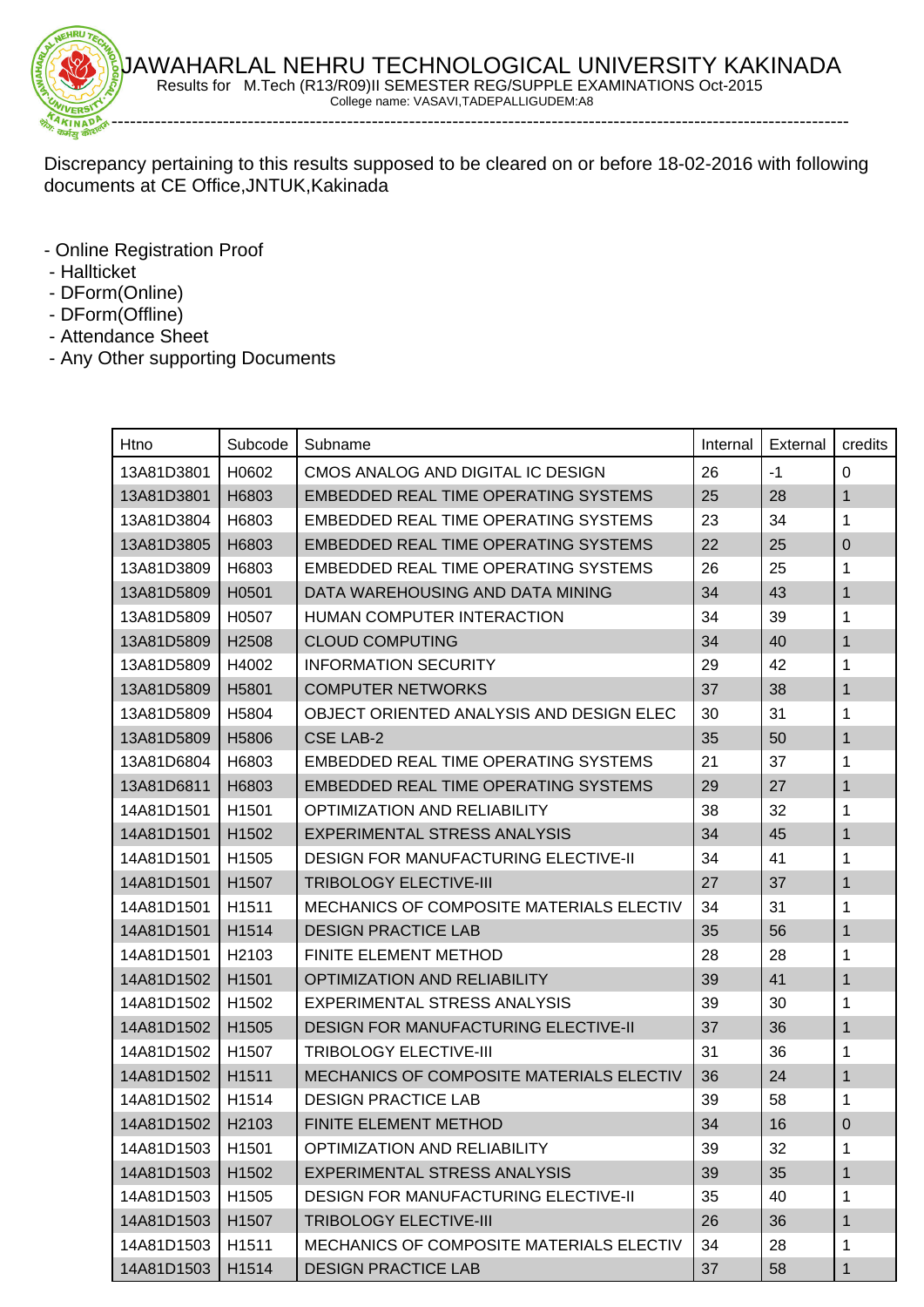| Htno       | Subcode           | Subname                                      | Internal | External | credits      |
|------------|-------------------|----------------------------------------------|----------|----------|--------------|
| 14A81D1503 | H <sub>2103</sub> | <b>FINITE ELEMENT METHOD</b>                 | 34       | 44       | 1            |
| 14A81D3801 | H0602             | CMOS ANALOG AND DIGITAL IC DESIGN            | 28       | 40       | $\mathbf{1}$ |
| 14A81D3801 | H3801             | <b>CODING THEORY &amp; APPLICATIONS</b>      | 31       | 32       | 1            |
| 14A81D3801 | H3803             | ADVANCED COMMUNICATIONS LAB                  | 38       | 57       | 1            |
| 14A81D3801 | H4502             | <b>IMAGE &amp; VIDEO PROCESSING</b>          | 29       | 35       | 1            |
| 14A81D3801 | H4503             | <b>WIRELESS COMMUNICATION &amp; NETWORKS</b> | 38       | 41       | $\mathbf{1}$ |
| 14A81D3801 | H6803             | EMBEDDED REAL TIME OPERATING SYSTEMS         | 32       | 33       | 1            |
| 14A81D3801 | H6805             | DIGITAL SIGNAL PROCESSORS & ARCHITECTURE     | 31       | 38       | $\mathbf{1}$ |
| 14A81D3802 | H0602             | CMOS ANALOG AND DIGITAL IC DESIGN            | 24       | 34       | 1            |
| 14A81D3802 | H3801             | <b>CODING THEORY &amp; APPLICATIONS</b>      | 26       | 29       | $\mathbf 1$  |
| 14A81D3802 | H3803             | ADVANCED COMMUNICATIONS LAB                  | 36       | 56       | 1            |
| 14A81D3802 | H4502             | <b>IMAGE &amp; VIDEO PROCESSING</b>          | 29       | 29       | $\mathbf{1}$ |
| 14A81D3802 | H4503             | <b>WIRELESS COMMUNICATION &amp; NETWORKS</b> | 32       | 25       | 1            |
| 14A81D3802 | H6803             | <b>EMBEDDED REAL TIME OPERATING SYSTEMS</b>  | 26       | 27       | $\mathbf{1}$ |
| 14A81D3802 | H6805             | DIGITAL SIGNAL PROCESSORS & ARCHITECTURE     | 33       | 24       | 1            |
| 14A81D3803 | H0602             | CMOS ANALOG AND DIGITAL IC DESIGN            | 26       | 38       | 1            |
| 14A81D3803 | H3801             | <b>CODING THEORY &amp; APPLICATIONS</b>      | 27       | 28       | 1            |
| 14A81D3803 | H3803             | ADVANCED COMMUNICATIONS LAB                  | 38       | 58       | $\mathbf{1}$ |
| 14A81D3803 | H4502             | <b>IMAGE &amp; VIDEO PROCESSING</b>          | 29       | 31       | 1            |
| 14A81D3803 | H4503             | <b>WIRELESS COMMUNICATION &amp; NETWORKS</b> | 37       | 37       | $\mathbf{1}$ |
| 14A81D3803 | H6803             | EMBEDDED REAL TIME OPERATING SYSTEMS         | 29       | 42       | 1            |
| 14A81D3803 | H6805             | DIGITAL SIGNAL PROCESSORS & ARCHITECTURE     | 33       | 31       | 1            |
| 14A81D3804 | H0602             | CMOS ANALOG AND DIGITAL IC DESIGN            | 26       | 34       | 1            |
| 14A81D3804 | H3801             | <b>CODING THEORY &amp; APPLICATIONS</b>      | 26       | 31       | $\mathbf{1}$ |
| 14A81D3804 | H3803             | ADVANCED COMMUNICATIONS LAB                  | 37       | 56       | 1            |
| 14A81D3804 | H4502             | <b>IMAGE &amp; VIDEO PROCESSING</b>          | 29       | 36       | 1            |
| 14A81D3804 | H4503             | <b>WIRELESS COMMUNICATION &amp; NETWORKS</b> | 34       | 34       | 1            |
| 14A81D3804 | H6803             | EMBEDDED REAL TIME OPERATING SYSTEMS         | 29       | 39       | 1            |
| 14A81D3804 | H6805             | DIGITAL SIGNAL PROCESSORS & ARCHITECTURE     | 27       | 26       | 1            |
| 14A81D3805 | H0602             | CMOS ANALOG AND DIGITAL IC DESIGN            | 24       | 9        | $\pmb{0}$    |
| 14A81D3805 | H3801             | <b>CODING THEORY &amp; APPLICATIONS</b>      | 26       | 24       | 1            |
| 14A81D3805 | H3803             | ADVANCED COMMUNICATIONS LAB                  | 35       | 46       | 1            |
| 14A81D3805 | H4502             | <b>IMAGE &amp; VIDEO PROCESSING</b>          | 29       | 26       | 1            |
| 14A81D3805 | H4503             | <b>WIRELESS COMMUNICATION &amp; NETWORKS</b> | 34       | 13       | $\mathbf 0$  |
| 14A81D3805 | H6803             | EMBEDDED REAL TIME OPERATING SYSTEMS         | 24       | 26       | 1            |
| 14A81D3805 | H6805             | DIGITAL SIGNAL PROCESSORS & ARCHITECTURE     | 27       | 6        | $\mathbf 0$  |
| 14A81D4301 | H4301             | SWITCHED MODE POWER CONVERSION               | 40       | 30       | 1            |
| 14A81D4301 | H4302             | <b>ELECTRIC DRIVES-II</b>                    | 39       | 49       | $\mathbf{1}$ |
| 14A81D4301 | H4303             | <b>DIGITAL CONTROLLERS</b>                   | 36       | 32       | 1            |
| 14A81D4301 | H4304             | <b>CUSTOM POWER DEVICES</b>                  | 37       | 30       | $\mathbf{1}$ |
| 14A81D4301 | H4305             | RENEWABLE ENERGY SYSTEMS ELECTIVE-III        | 39       | 31       | 1            |
| 14A81D4301 | H4310             | POWER CONVERTERS & DRIVES LAB                | 40       | 60       | $\mathbf{1}$ |
| 14A81D4301 | H5605             | <b>SMART GRID</b>                            | 38       | 35       | 1            |
| 14A81D4302 | H4301             | SWITCHED MODE POWER CONVERSION               | 37       | 24       | $\mathbf{1}$ |
| 14A81D4302 | H4302             | <b>ELECTRIC DRIVES-II</b>                    | 38       | 45       | 1            |
| 14A81D4302 | H4303             | <b>DIGITAL CONTROLLERS</b>                   | 30       | 30       | 1            |
| 14A81D4302 | H4304             | <b>CUSTOM POWER DEVICES</b>                  | 37       | 34       | 1            |
| 14A81D4302 | H4305             | RENEWABLE ENERGY SYSTEMS ELECTIVE-III        | 35       | 36       | $\mathbf{1}$ |
| 14A81D4302 | H4310             | POWER CONVERTERS & DRIVES LAB                | 39       | 59       | 1            |
| 14A81D4302 | H <sub>5605</sub> | <b>SMART GRID</b>                            | 37       | 29       | 1            |
| 14A81D4303 | H4301             | SWITCHED MODE POWER CONVERSION               | 38       | 24       | 1            |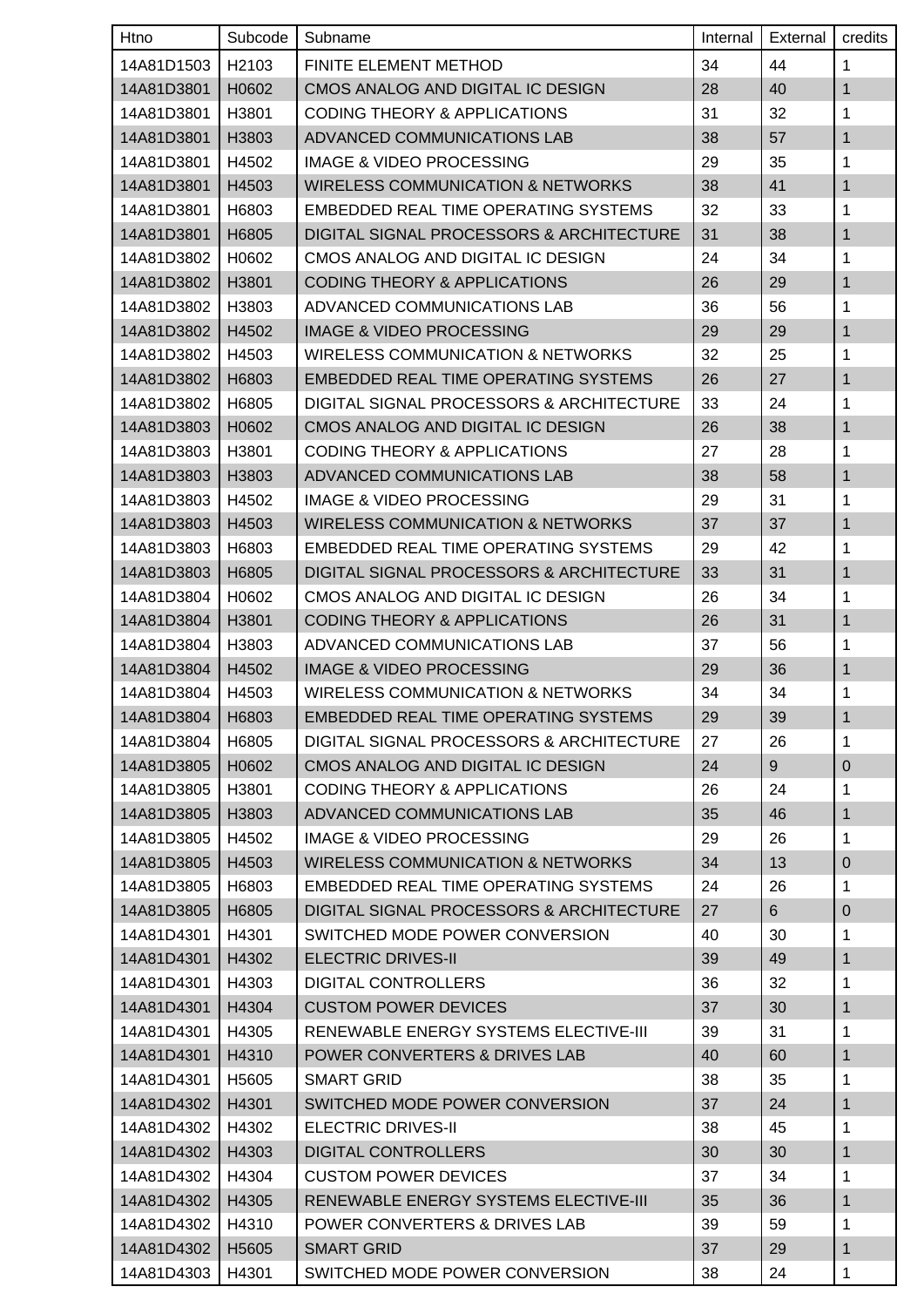| Htno       | Subcode           | Subname                                      | Internal | External | credits      |
|------------|-------------------|----------------------------------------------|----------|----------|--------------|
| 14A81D4303 | H4302             | <b>ELECTRIC DRIVES-II</b>                    | 39       | 47       | $\mathbf{1}$ |
| 14A81D4303 | H4303             | <b>DIGITAL CONTROLLERS</b>                   | 33       | 34       | 1            |
| 14A81D4303 | H4304             | <b>CUSTOM POWER DEVICES</b>                  | 38       | 39       | 1            |
| 14A81D4303 | H4305             | RENEWABLE ENERGY SYSTEMS ELECTIVE-III        | 39       | 33       | 1            |
| 14A81D4303 | H4310             | POWER CONVERTERS & DRIVES LAB                | 39       | 59       | $\mathbf{1}$ |
| 14A81D4303 | H <sub>5605</sub> | <b>SMART GRID</b>                            | 40       | 33       | 1            |
| 14A81D4304 | H4301             | SWITCHED MODE POWER CONVERSION               | 38       | 24       | $\mathbf{1}$ |
| 14A81D4304 | H4302             | <b>ELECTRIC DRIVES-II</b>                    | 36       | 44       | 1            |
| 14A81D4304 | H4303             | <b>DIGITAL CONTROLLERS</b>                   | 32       | 29       | $\mathbf{1}$ |
| 14A81D4304 | H4304             | <b>CUSTOM POWER DEVICES</b>                  | 38       | 26       | 1            |
| 14A81D4304 | H4305             | RENEWABLE ENERGY SYSTEMS ELECTIVE-III        | 35       | 27       | $\mathbf{1}$ |
| 14A81D4304 | H4310             | POWER CONVERTERS & DRIVES LAB                | 38       | 58       | 1            |
| 14A81D4304 | H <sub>5605</sub> | <b>SMART GRID</b>                            | 36       | 36       | 1            |
| 14A81D4305 | H4301             | SWITCHED MODE POWER CONVERSION               | 39       | 27       | 1            |
| 14A81D4305 | H4302             | <b>ELECTRIC DRIVES-II</b>                    | 37       | 50       | $\mathbf{1}$ |
| 14A81D4305 | H4303             | <b>DIGITAL CONTROLLERS</b>                   | 31       | 31       | 1            |
| 14A81D4305 | H4304             | <b>CUSTOM POWER DEVICES</b>                  | 38       | 32       | $\mathbf{1}$ |
| 14A81D4305 | H4305             | RENEWABLE ENERGY SYSTEMS ELECTIVE-III        | 37       | 35       | 1            |
| 14A81D4305 | H4310             | POWER CONVERTERS & DRIVES LAB                | 39       | 59       | 1            |
| 14A81D4305 | H <sub>5605</sub> | <b>SMART GRID</b>                            | 39       | 33       | 1            |
| 14A81D4306 | H4301             | SWITCHED MODE POWER CONVERSION               | 40       | 6        | $\mathbf{0}$ |
| 14A81D4306 | H4302             | <b>ELECTRIC DRIVES-II</b>                    | 39       | 49       | 1            |
| 14A81D4306 | H4303             | <b>DIGITAL CONTROLLERS</b>                   | 35       | 37       | 1            |
| 14A81D4306 | H4304             | <b>CUSTOM POWER DEVICES</b>                  | 37       | 39       | 1            |
| 14A81D4306 | H4305             | <b>RENEWABLE ENERGY SYSTEMS ELECTIVE-III</b> | 25       | 32       | $\mathbf{1}$ |
| 14A81D4306 | H4310             | POWER CONVERTERS & DRIVES LAB                | 38       | 58       | $\mathbf{1}$ |
| 14A81D4306 | H5605             | <b>SMART GRID</b>                            | 36       | 29       | $\mathbf{1}$ |
| 14A81D4307 | H4301             | SWITCHED MODE POWER CONVERSION               | 40       | 32       | 1            |
| 14A81D4307 | H4302             | <b>ELECTRIC DRIVES-II</b>                    | 38       | 53       | $\mathbf{1}$ |
| 14A81D4307 | H4303             | <b>DIGITAL CONTROLLERS</b>                   | 37       | 39       | $\mathbf{1}$ |
| 14A81D4307 | H4304             | <b>CUSTOM POWER DEVICES</b>                  | 38       | 42       | $\mathbf{1}$ |
| 14A81D4307 | H4305             | RENEWABLE ENERGY SYSTEMS ELECTIVE-III        | 39       | 42       | $\mathbf{1}$ |
| 14A81D4307 | H4310             | POWER CONVERTERS & DRIVES LAB                | 40       | 60       | $\mathbf{1}$ |
| 14A81D4307 | H5605             | SMART GRID                                   | 40       | 42       | 1            |
| 14A81D5301 | H <sub>5601</sub> | POWER SYSTEM DYNAMICS AND STABILITY          | 35       | 33       | $\mathbf{1}$ |
| 14A81D5301 | H5602             | FLEXIBLE AC TRANSMISSION SYSTEMS             | 30       | 34       | 1            |
| 14A81D5301 | H5603             | REAL TIME CONTROL OF POWER SYSTEMS           | 34       | 29       | $\mathbf{1}$ |
| 14A81D5301 | H5604             | ADVANCED POWER SYSTEM PROTECTION             | 39       | 26       | $\mathbf{1}$ |
| 14A81D5301 | H5605             | <b>SMART GRID</b>                            | 31       | 13       | $\mathbf 0$  |
| 14A81D5301 | H <sub>5610</sub> | HIGH VOLTAGE TESTING TECHNIQUES              | 36       | 24       | 1            |
| 14A81D5301 | H5613             | <b>POWER SYSTEMS LAB</b>                     | 39       | 60       | $\mathbf{1}$ |
| 14A81D5302 | H5601             | POWER SYSTEM DYNAMICS AND STABILITY          | 36       | 50       | 1            |
| 14A81D5302 | H5602             | FLEXIBLE AC TRANSMISSION SYSTEMS             | 38       | 40       | $\mathbf{1}$ |
| 14A81D5302 | H <sub>5603</sub> | REAL TIME CONTROL OF POWER SYSTEMS           | 36       | 40       | $\mathbf{1}$ |
| 14A81D5302 | H <sub>5604</sub> | ADVANCED POWER SYSTEM PROTECTION             | 40       | 32       | $\mathbf{1}$ |
| 14A81D5302 | H <sub>5605</sub> | SMART GRID                                   | 36       | 27       | 1            |
| 14A81D5302 | H5610             | HIGH VOLTAGE TESTING TECHNIQUES              | 39       | 28       | $\mathbf{1}$ |
| 14A81D5302 | H5613             | POWER SYSTEMS LAB                            | 40       | 60       | $\mathbf{1}$ |
| 14A81D5303 | H5601             | POWER SYSTEM DYNAMICS AND STABILITY          | 35       | 36       | $\mathbf{1}$ |
| 14A81D5303 | H <sub>5602</sub> | FLEXIBLE AC TRANSMISSION SYSTEMS             | 35       | 39       | 1            |
| 14A81D5303 | H5603             | REAL TIME CONTROL OF POWER SYSTEMS           | 33       | 37       | 1            |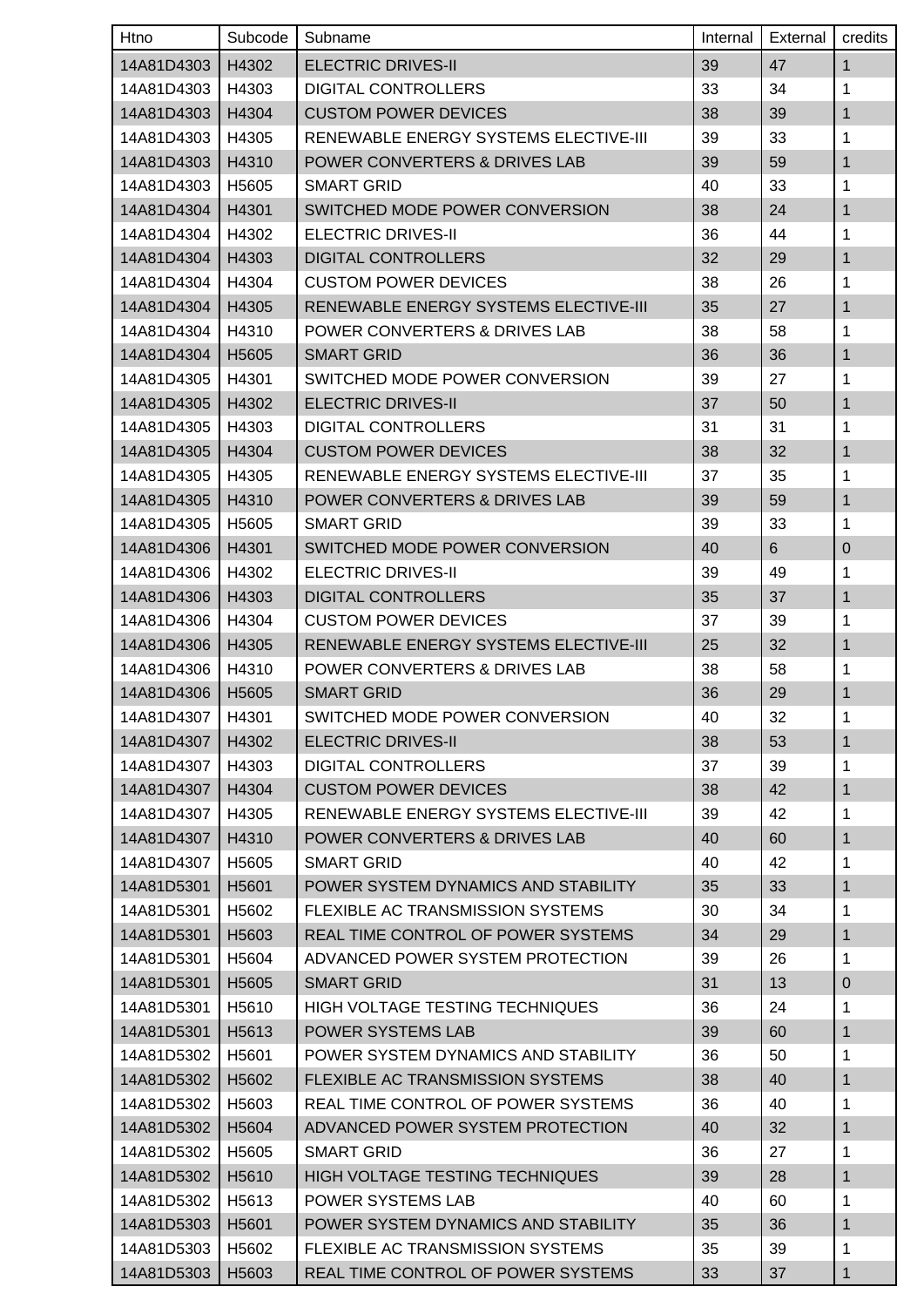| Htno               | Subcode           | Subname                                  | Internal | External | credits        |
|--------------------|-------------------|------------------------------------------|----------|----------|----------------|
| 14A81D5303         | H5604             | ADVANCED POWER SYSTEM PROTECTION         | 39       | 26       | 1              |
| 14A81D5303         | H <sub>5605</sub> | <b>SMART GRID</b>                        | 38       | 35       | $\mathbf{1}$   |
| 14A81D5303         | H5610             | HIGH VOLTAGE TESTING TECHNIQUES          | 37       | 27       | 1              |
| 14A81D5303         | H5613             | POWER SYSTEMS LAB                        | 39       | 60       | $\mathbf{1}$   |
| 14A81D5801         | H0501             | DATA WAREHOUSING AND DATA MINING         | 33       | 35       | 1              |
| 14A81D5801         | H0507             | HUMAN COMPUTER INTERACTION               | 35       | 34       | 1              |
| 14A81D5801         | H <sub>2508</sub> | <b>CLOUD COMPUTING</b>                   | 28       | 28       | 1              |
| 14A81D5801         | H4002             | <b>INFORMATION SECURITY</b>              | 27       | 27       | $\mathbf 1$    |
| 14A81D5801         | H5801             | <b>COMPUTER NETWORKS</b>                 | 36       | 33       | 1              |
| 14A81D5801         | H <sub>5804</sub> | OBJECT ORIENTED ANALYSIS AND DESIGN ELEC | 28       | 24       | $\mathbf{1}$   |
| 14A81D5801         | H <sub>5806</sub> | <b>CSE LAB-2</b>                         | 34       | 48       | 1              |
| 14A81D5802         | H0501             | DATA WAREHOUSING AND DATA MINING         | 34       | 34       | $\mathbf 1$    |
| 14A81D5802         | H0507             | HUMAN COMPUTER INTERACTION               | 33       | 32       | 1              |
| 14A81D5802         | H <sub>2508</sub> | <b>CLOUD COMPUTING</b>                   | 31       | 38       | $\mathbf{1}$   |
| 14A81D5802         | H4002             | <b>INFORMATION SECURITY</b>              | 31       | 31       | 1              |
| 14A81D5802         | H5801             | <b>COMPUTER NETWORKS</b>                 | 34       | 34       | 1              |
| 14A81D5802         | H5804             | OBJECT ORIENTED ANALYSIS AND DESIGN ELEC | 29       | 29       | 1              |
| 14A81D5802         | H <sub>5806</sub> | <b>CSE LAB-2</b>                         | 35       | 52       | 1              |
| 14A81D5803         | H0501             | DATA WAREHOUSING AND DATA MINING         | 35       | 44       | 1              |
| 14A81D5803         | H0507             | HUMAN COMPUTER INTERACTION               | 38       | 37       | $\mathbf{1}$   |
| 14A81D5803         | H <sub>2508</sub> | <b>CLOUD COMPUTING</b>                   | 37       | 46       | 1              |
| 14A81D5803         | H4002             | <b>INFORMATION SECURITY</b>              | 38       | 39       | 1              |
| 14A81D5803         | H <sub>5801</sub> | <b>COMPUTER NETWORKS</b>                 | 38       | 35       | 1              |
| 14A81D5803         | H5804             | OBJECT ORIENTED ANALYSIS AND DESIGN ELEC | 39       | 36       | $\mathbf{1}$   |
| 14A81D5803         | H5806             | <b>CSE LAB-2</b>                         | 36       | 59       | 1              |
| 14A81D5804         | H0501             | DATA WAREHOUSING AND DATA MINING         | 34       | 34       | 1              |
| 14A81D5804         | H0507             | HUMAN COMPUTER INTERACTION               | 35       | 39       | 1              |
| 14A81D5804   H2508 |                   | <b>CLOUD COMPUTING</b>                   | 32       | 41       | $\overline{1}$ |
| 14A81D5804         | H4002             | <b>INFORMATION SECURITY</b>              | 33       | 35       | 1              |
| 14A81D5804         | H5801             | <b>COMPUTER NETWORKS</b>                 | 35       | 33       | $\mathbf{1}$   |
| 14A81D5804         | H5804             | OBJECT ORIENTED ANALYSIS AND DESIGN ELEC | 28       | 27       | 1              |
| 14A81D5804         | H5806             | <b>CSE LAB-2</b>                         | 32       | 51       | 1              |
| 14A81D5805         | H0501             | DATA WAREHOUSING AND DATA MINING         | 34       | 44       | 1              |
| 14A81D5805         | H0507             | HUMAN COMPUTER INTERACTION               | 38       | 39       | $\mathbf{1}$   |
| 14A81D5805         | H <sub>2508</sub> | <b>CLOUD COMPUTING</b>                   | 37       | 48       | $\mathbf{1}$   |
| 14A81D5805         | H4002             | <b>INFORMATION SECURITY</b>              | 37       | 41       | $\mathbf{1}$   |
| 14A81D5805         | H <sub>5801</sub> | <b>COMPUTER NETWORKS</b>                 | 37       | 39       | $\mathbf 1$    |
| 14A81D5805         | H5804             | OBJECT ORIENTED ANALYSIS AND DESIGN ELEC | 38       | 43       | 1              |
| 14A81D5805         | H5806             | CSE LAB-2                                | 34       | 53       | $\mathbf 1$    |
| 14A81D5806         | H0501             | DATA WAREHOUSING AND DATA MINING         | 35       | 44       | $\mathbf{1}$   |
| 14A81D5806         | H0507             | HUMAN COMPUTER INTERACTION               | 37       | 39       | 1              |
| 14A81D5806         | H <sub>2508</sub> | <b>CLOUD COMPUTING</b>                   | 32       | 34       | $\mathbf{1}$   |
| 14A81D5806         | H4002             | <b>INFORMATION SECURITY</b>              | 31       | 39       | 1              |
| 14A81D5806         | H <sub>5801</sub> | <b>COMPUTER NETWORKS</b>                 | 38       | 37       | $\mathbf{1}$   |
| 14A81D5806         | H5804             | OBJECT ORIENTED ANALYSIS AND DESIGN ELEC | 28       | 35       | $\mathbf{1}$   |
| 14A81D5806         | H5806             | <b>CSE LAB-2</b>                         | 32       | 52       | $\mathbf{1}$   |
| 14A81D5807         | H0501             | DATA WAREHOUSING AND DATA MINING         | 33       | 38       | 1              |
| 14A81D5807         | H0507             | HUMAN COMPUTER INTERACTION               | 36       | 36       | 1              |
| 14A81D5807         | H <sub>2508</sub> | <b>CLOUD COMPUTING</b>                   | 34       | 41       | $\mathbf 1$    |
| 14A81D5807         | H4002             | <b>INFORMATION SECURITY</b>              | 29       | 39       | 1              |
| 14A81D5807         | H5801             | <b>COMPUTER NETWORKS</b>                 | 35       | 33       | 1              |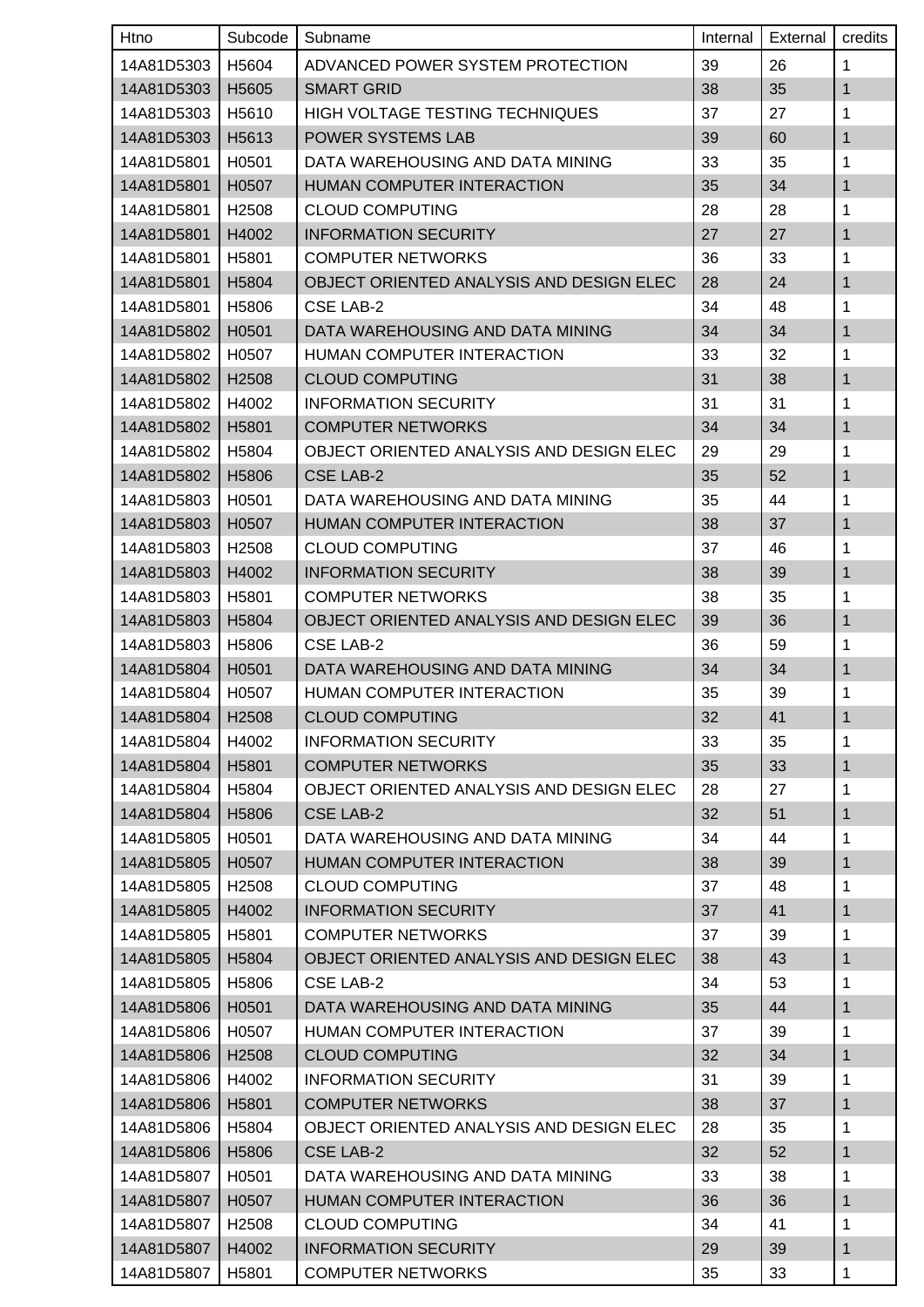| Htno       | Subcode           | Subname                                  | Internal | External | credits      |
|------------|-------------------|------------------------------------------|----------|----------|--------------|
| 14A81D5807 | H5804             | OBJECT ORIENTED ANALYSIS AND DESIGN ELEC | 28       | 31       | $\mathbf{1}$ |
| 14A81D5807 | H5806             | <b>CSE LAB-2</b>                         | 35       | 51       | 1            |
| 14A81D5808 | H0501             | DATA WAREHOUSING AND DATA MINING         | 35       | 38       | $\mathbf{1}$ |
| 14A81D5808 | H0507             | HUMAN COMPUTER INTERACTION               | 36       | 33       | 1            |
| 14A81D5808 | H2508             | <b>CLOUD COMPUTING</b>                   | 34       | 41       | 1            |
| 14A81D5808 | H4002             | <b>INFORMATION SECURITY</b>              | 33       | 38       | 1            |
| 14A81D5808 | H5801             | <b>COMPUTER NETWORKS</b>                 | 36       | 35       | $\mathbf 1$  |
| 14A81D5808 | H5804             | OBJECT ORIENTED ANALYSIS AND DESIGN ELEC | 33       | 32       | 1            |
| 14A81D5808 | H5806             | <b>CSE LAB-2</b>                         | 35       | 59       | 1            |
| 14A81D5809 | H0501             | DATA WAREHOUSING AND DATA MINING         | 33       | 31       | 1            |
| 14A81D5809 | H0507             | HUMAN COMPUTER INTERACTION               | 37       | 37       | 1            |
| 14A81D5809 | H <sub>2508</sub> | <b>CLOUD COMPUTING</b>                   | 33       | 43       | 1            |
| 14A81D5809 | H4002             | <b>INFORMATION SECURITY</b>              | 29       | 37       | $\mathbf{1}$ |
| 14A81D5809 | H <sub>5801</sub> | <b>COMPUTER NETWORKS</b>                 | 36       | 31       | 1            |
| 14A81D5809 | H5804             | OBJECT ORIENTED ANALYSIS AND DESIGN ELEC | 31       | 29       | $\mathbf{1}$ |
| 14A81D5809 | H5806             | <b>CSE LAB-2</b>                         | 35       | 51       | 1            |
| 14A81D5810 | H0501             | DATA WAREHOUSING AND DATA MINING         | 34       | 44       | 1            |
| 14A81D5810 | H0507             | HUMAN COMPUTER INTERACTION               | 39       | 39       | 1            |
| 14A81D5810 | H <sub>2508</sub> | <b>CLOUD COMPUTING</b>                   | 36       | 45       | 1            |
| 14A81D5810 | H4002             | <b>INFORMATION SECURITY</b>              | 37       | 50       | 1            |
| 14A81D5810 | H5801             | <b>COMPUTER NETWORKS</b>                 | 38       | 37       | 1            |
| 14A81D5810 | H5804             | OBJECT ORIENTED ANALYSIS AND DESIGN ELEC | 37       | 35       | 1            |
| 14A81D5810 | H <sub>5806</sub> | <b>CSE LAB-2</b>                         | 38       | 59       | 1            |
| 14A81D5811 | H0501             | DATA WAREHOUSING AND DATA MINING         | 33       | 41       | 1            |
| 14A81D5811 | H0507             | <b>HUMAN COMPUTER INTERACTION</b>        | 36       | 38       | $\mathbf{1}$ |
| 14A81D5811 | H <sub>2508</sub> | <b>CLOUD COMPUTING</b>                   | 34       | 40       | 1            |
| 14A81D5811 | H4002             | <b>INFORMATION SECURITY</b>              | 34       | 38       | 1            |
| 14A81D5811 | H5801             | <b>COMPUTER NETWORKS</b>                 | 34       | 37       | 1            |
| 14A81D5811 | H5804             | OBJECT ORIENTED ANALYSIS AND DESIGN ELEC | 32       | 36       | $\mathbf{1}$ |
| 14A81D5811 | H5806             | CSE LAB-2                                | 35       | 59       | 1            |
| 14A81D6801 | H6801             | EMBEDDED-C                               | 30       | 41       | 1            |
| 14A81D6801 | H6802             | CMOS MIXED SIGNAL CIRCUIT DESIGN         | 33       | 40       | $\mathbf 1$  |
| 14A81D6801 | H6803             | EMBEDDED REAL TIME OPERATING SYSTEMS     | 33       | 38       | 1            |
| 14A81D6801 | H6804             | <b>DESIGN FOR TESTABILITY</b>            | 31       | 29       | 1            |
| 14A81D6801 | H6805             | DIGITAL SIGNAL PROCESSORS & ARCHITECTURE | 31       | 36       | $\mathbf{1}$ |
| 14A81D6801 | H6809             | LOW POWER VLSI DESIGN                    | 38       | 30       | 1            |
| 14A81D6801 | H6811             | <b>EMBEDDED SYSTEMS LAB</b>              | 36       | 56       | 1            |
| 14A81D6802 | H6801             | EMBEDDED-C                               | 29       | 40       | 1            |
| 14A81D6802 | H6802             | CMOS MIXED SIGNAL CIRCUIT DESIGN         | 26       | 37       | $\mathbf{1}$ |
| 14A81D6802 | H6803             | EMBEDDED REAL TIME OPERATING SYSTEMS     | 30       | 43       | $\mathbf{1}$ |
| 14A81D6802 | H6804             | <b>DESIGN FOR TESTABILITY</b>            | 26       | 24       | $\mathbf{1}$ |
| 14A81D6802 | H6805             | DIGITAL SIGNAL PROCESSORS & ARCHITECTURE | 27       | 24       | 1            |
| 14A81D6802 | H6809             | LOW POWER VLSI DESIGN                    | 38       | 25       | 1            |
| 14A81D6802 | H6811             | <b>EMBEDDED SYSTEMS LAB</b>              | 35       | 54       | 1            |
| 14A81D6803 | H6801             | EMBEDDED-C                               | 30       | 46       | $\mathbf{1}$ |
| 14A81D6803 | H6802             | CMOS MIXED SIGNAL CIRCUIT DESIGN         | 26       | 31       | 1            |
| 14A81D6803 | H6803             | EMBEDDED REAL TIME OPERATING SYSTEMS     | 35       | 30       | 1            |
| 14A81D6803 | H6804             | <b>DESIGN FOR TESTABILITY</b>            | 28       | 26       | 1            |
| 14A81D6803 | H6805             | DIGITAL SIGNAL PROCESSORS & ARCHITECTURE | 32       | 34       | $\mathbf{1}$ |
| 14A81D6803 | H6809             | LOW POWER VLSI DESIGN                    | 31       | 25       | 1            |
| 14A81D6803 | H6811             | <b>EMBEDDED SYSTEMS LAB</b>              | 36       | 55       | 1            |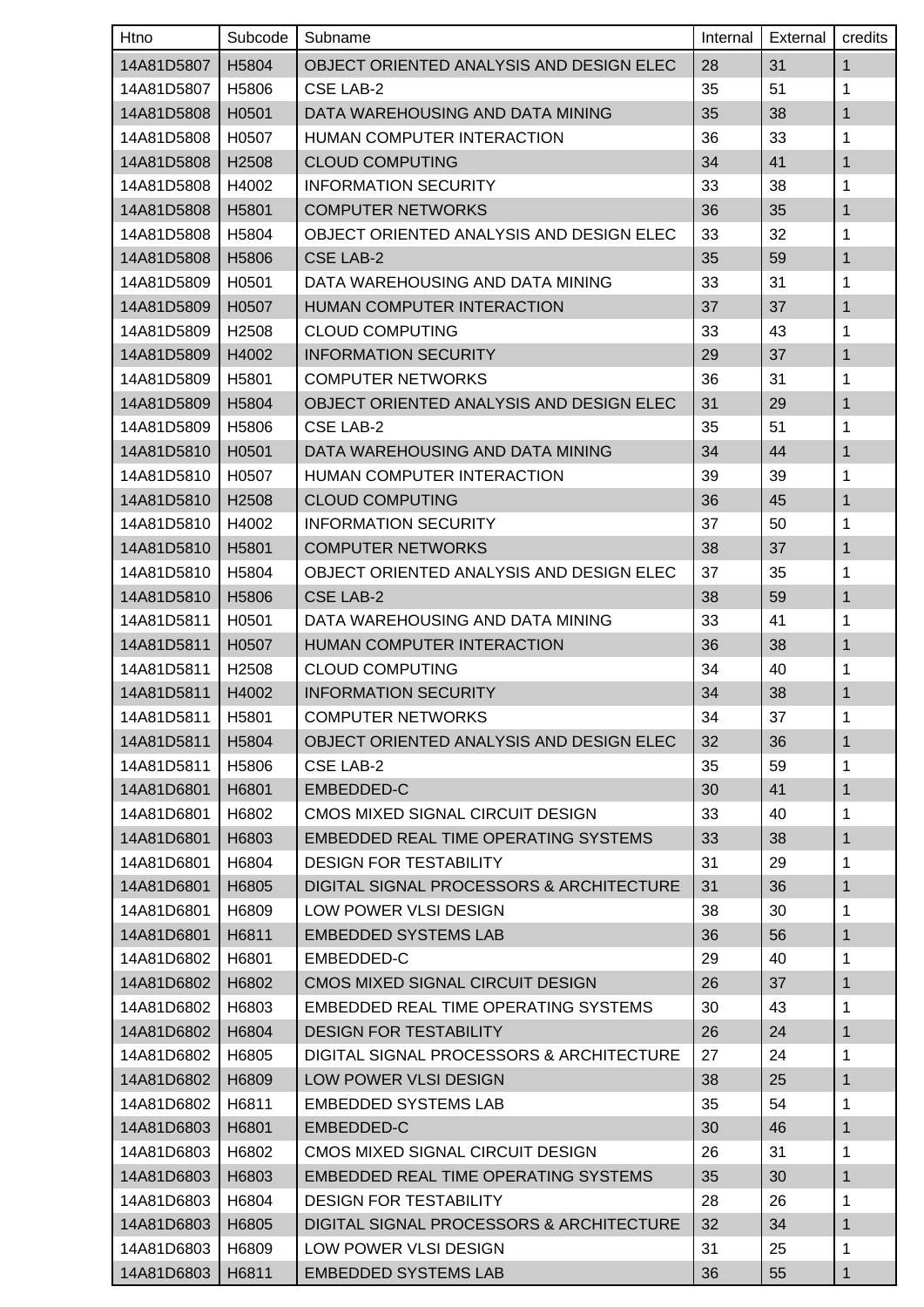| Htno               | Subcode | Subname                                     | Internal | External | credits      |
|--------------------|---------|---------------------------------------------|----------|----------|--------------|
| 14A81D6804         | H6801   | EMBEDDED-C                                  | 37       | 50       | 1            |
| 14A81D6804         | H6802   | CMOS MIXED SIGNAL CIRCUIT DESIGN            | 40       | 43       | $\mathbf{1}$ |
| 14A81D6804         | H6803   | EMBEDDED REAL TIME OPERATING SYSTEMS        | 34       | 45       | 1            |
| 14A81D6804         | H6804   | <b>DESIGN FOR TESTABILITY</b>               | 35       | 47       | $\mathbf{1}$ |
| 14A81D6804         | H6805   | DIGITAL SIGNAL PROCESSORS & ARCHITECTURE    | 33       | 39       | 1            |
| 14A81D6804         | H6809   | LOW POWER VLSI DESIGN                       | 39       | 37       | 1            |
| 14A81D6804         | H6811   | <b>EMBEDDED SYSTEMS LAB</b>                 | 38       | 54       | 1            |
| 14A81D6805         | H6801   | EMBEDDED-C                                  | 26       | 37       | $\mathbf{1}$ |
| 14A81D6805         | H6802   | CMOS MIXED SIGNAL CIRCUIT DESIGN            | 22       | 28       | 1            |
| 14A81D6805         | H6803   | <b>EMBEDDED REAL TIME OPERATING SYSTEMS</b> | 28       | 39       | $\mathbf{1}$ |
| 14A81D6805         | H6804   | <b>DESIGN FOR TESTABILITY</b>               | 30       | 10       | 0            |
| 14A81D6805         | H6805   | DIGITAL SIGNAL PROCESSORS & ARCHITECTURE    | 24       | 26       | $\mathbf{1}$ |
| 14A81D6805         | H6809   | LOW POWER VLSI DESIGN                       | 35       | 12       | 0            |
| 14A81D6805         | H6811   | <b>EMBEDDED SYSTEMS LAB</b>                 | 33       | 56       | $\mathbf{1}$ |
| 14A81D6806         | H6801   | EMBEDDED-C                                  | 30       | 38       | 1            |
| 14A81D6806         | H6802   | CMOS MIXED SIGNAL CIRCUIT DESIGN            | 30       | 39       | $\mathbf{1}$ |
| 14A81D6806         | H6803   | EMBEDDED REAL TIME OPERATING SYSTEMS        | 26       | 36       | 1            |
| 14A81D6806         | H6804   | <b>DESIGN FOR TESTABILITY</b>               | 26       | 24       | $\mathbf{1}$ |
| 14A81D6806         | H6805   | DIGITAL SIGNAL PROCESSORS & ARCHITECTURE    | 27       | 26       | 1            |
| 14A81D6806         | H6809   | LOW POWER VLSI DESIGN                       | 34       | 26       | $\mathbf{1}$ |
| 14A81D6806         | H6811   | <b>EMBEDDED SYSTEMS LAB</b>                 | 36       | 57       | 1            |
| 14A81D6807         | H6801   | EMBEDDED-C                                  | 26       | 38       | $\mathbf{1}$ |
| 14A81D6807         | H6802   | CMOS MIXED SIGNAL CIRCUIT DESIGN            | 33       | 42       | 1            |
| 14A81D6807         | H6803   | <b>EMBEDDED REAL TIME OPERATING SYSTEMS</b> | 29       | 35       | $\mathbf{1}$ |
| 14A81D6807         | H6804   | <b>DESIGN FOR TESTABILITY</b>               | 27       | 24       | 1            |
| 14A81D6807         | H6805   | DIGITAL SIGNAL PROCESSORS & ARCHITECTURE    | 33       | 24       | $\mathbf{1}$ |
| 14A81D6807         | H6809   | LOW POWER VLSI DESIGN                       | 37       | 26       | 1            |
| 14A81D6807   H6811 |         | <b>EMBEDDED SYSTEMS LAB</b>                 | 33       | 58       | $\mathbf{1}$ |
| 14A81D6808         | H6801   | EMBEDDED-C                                  | 30       | 48       | 1            |
| 14A81D6808         | H6802   | CMOS MIXED SIGNAL CIRCUIT DESIGN            | 39       | 35       | $\mathbf{1}$ |
| 14A81D6808         | H6803   | EMBEDDED REAL TIME OPERATING SYSTEMS        | 37       | 40       | 1            |
| 14A81D6808         | H6804   | <b>DESIGN FOR TESTABILITY</b>               | 34       | 24       | $\mathbf{1}$ |
| 14A81D6808         | H6805   | DIGITAL SIGNAL PROCESSORS & ARCHITECTURE    | 28       | 29       | 1            |
| 14A81D6808         | H6809   | LOW POWER VLSI DESIGN                       | 38       | 27       | $\mathbf{1}$ |
| 14A81D6808         | H6811   | <b>EMBEDDED SYSTEMS LAB</b>                 | 36       | 56       | $\mathbf{1}$ |
| 14A81D6809         | H6801   | EMBEDDED-C                                  | 26       | 40       | $\mathbf{1}$ |
| 14A81D6809         | H6802   | CMOS MIXED SIGNAL CIRCUIT DESIGN            | 29       | 24       | 1            |
| 14A81D6809         | H6803   | <b>EMBEDDED REAL TIME OPERATING SYSTEMS</b> | 23       | 27       | $\mathbf{1}$ |
| 14A81D6809         | H6804   | <b>DESIGN FOR TESTABILITY</b>               | 27       | 8        | $\mathbf 0$  |
| 14A81D6809         | H6805   | DIGITAL SIGNAL PROCESSORS & ARCHITECTURE    | 27       | 16       | $\pmb{0}$    |
| 14A81D6809         | H6809   | LOW POWER VLSI DESIGN                       | 37       | 24       | $\mathbf{1}$ |
| 14A81D6809         | H6811   | <b>EMBEDDED SYSTEMS LAB</b>                 | 33       | 55       | $\mathbf{1}$ |
| 14A81D6810         | H6801   | EMBEDDED-C                                  | 27       | 44       | 1            |
| 14A81D6810         | H6802   | CMOS MIXED SIGNAL CIRCUIT DESIGN            | 33       | 33       | $\mathbf{1}$ |
| 14A81D6810         | H6803   | EMBEDDED REAL TIME OPERATING SYSTEMS        | 33       | 44       | $\mathbf{1}$ |
| 14A81D6810         | H6804   | <b>DESIGN FOR TESTABILITY</b>               | 32       | 25       | $\mathbf{1}$ |
| 14A81D6810         | H6805   | DIGITAL SIGNAL PROCESSORS & ARCHITECTURE    | 27       | 31       | $\mathbf{1}$ |
| 14A81D6810         | H6809   | LOW POWER VLSI DESIGN                       | 39       | 25       | $\mathbf{1}$ |
| 14A81D6810         | H6811   | <b>EMBEDDED SYSTEMS LAB</b>                 | 34       | 56       | $\mathbf{1}$ |
| 14A81D6811         | H6801   | EMBEDDED-C                                  | 28       | 41       | $\mathbf{1}$ |
| 14A81D6811         | H6802   | CMOS MIXED SIGNAL CIRCUIT DESIGN            | 29       | 33       | 1            |